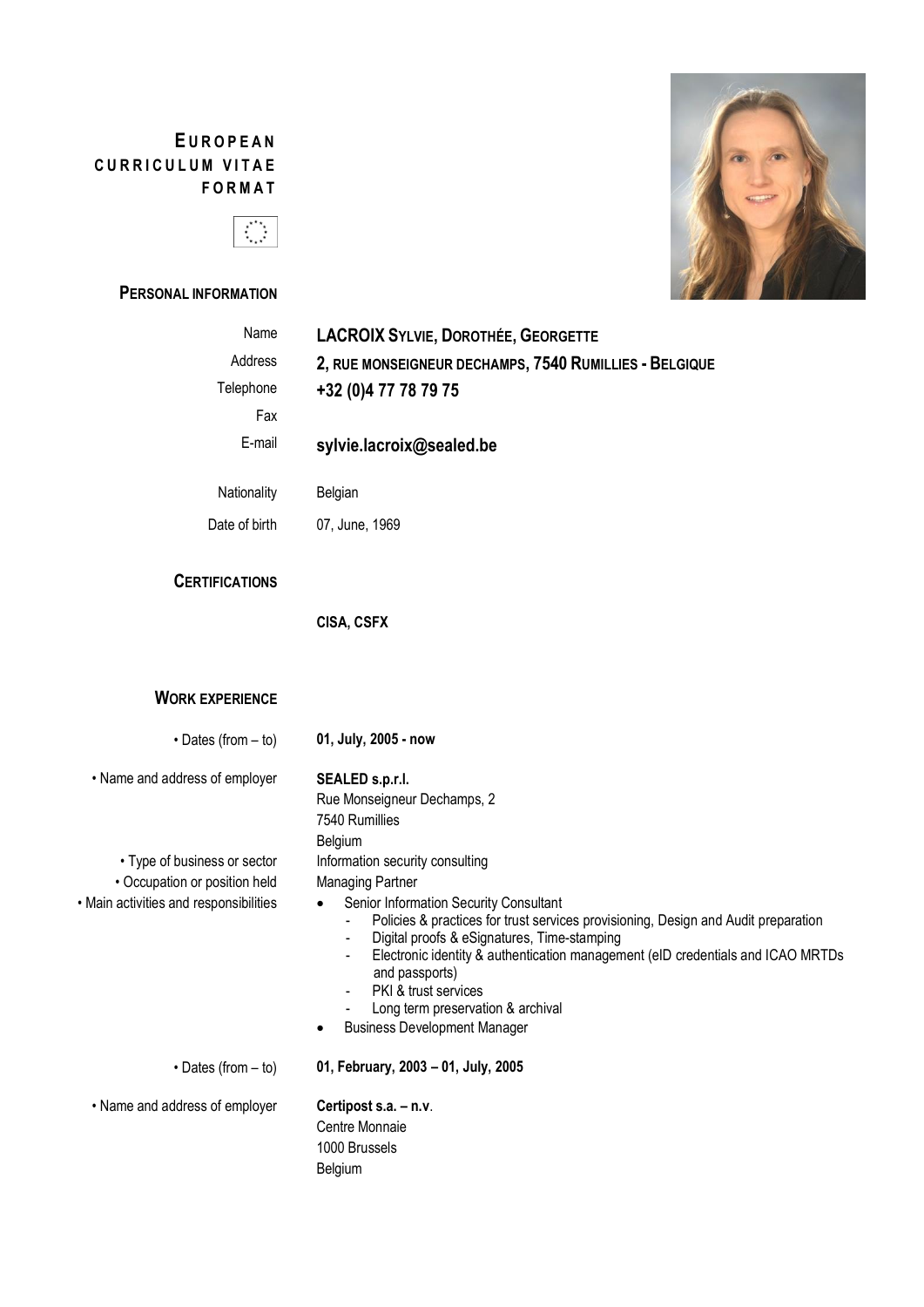• Type of business or sector Facilitation & Certification of electronic Communication

- Certification Service Provider (E-Trust Qualified CSP, CSP for Belgian electronic identity eID Cards)
- PKI related complex projects
- ASP platform of eServices : eDelivery, eInvoicing, eBilling, eSupply, eWorker, eRegistered Mail

• Occupation or position held Trust Solutions and PKI Projects Unit Manager *(10 persons)*

- Main activities and responsibilities Key player in the creation of Certipost, the subsidiary of Belgacom and The Post. Successful achievement of project milestones in accordance with agreed scope and objectives under very aggressive schedules.
	- Belgian eID Cards Certification Services Program Manager
	- Complex projects team management in the area of PKI and Trusted Third Party Services.
	- Bid management
	- Senior consulting in the area of PKI and Trusted Third Party Services, in both business and technological aspects and in compliance with relevant national and international legislation.

**•** Dates (from – to) **01, April, 97 – 31, January, 2003 •** Name and address of employer **Belgacom s.a. (now Proximus s.a.)**

> Bd du roi Albert II, 27A 1030 Brussels Belgium

**•** Type of business or sector Telecommunication and multimedia

Place de l'Université, 1 1348 Louvain-la-neuve

Belgium

- Occupation or position held Belgacom E-Trust Project /Product Managers Team Manager
	- Belgacom E-Trust Product Manager Expert.

Telecommunication and Microelectronics laboratories

- Main activities and responsibilities Key player in the set-up of the Belgacom (main Belgian TelCo) E-Trust line of Services realization (set-up and development of the Belgacom E-Trust product line and management of related products (20 + people), including definition of business plans. E-Trust was the first Certification Service provider to be recognised in Belgium for the issuance of Qualified Certificates (Genesis: 1996-1998, Launch: end 1998, Qualified: end 1999).
	- Bid management, in particular of Belgacom's proposal for the Belgian electronic ID card (eID card) (EUR 70 millions project, PKI and smart card technologies).
	- Dates (from to) **01, July, 1994 - 31, March, 1997**

**•** Name and address of employer **École Polytechnique, Université catholique de Louvain (UCL)**

• Type of business or sector Applied research

- Occupation or position held Research assistant
- Main activities and responsibilities Research: Information Security, Cryptography, Smart Cards (research done as a founding member of the UCL Crypto Group headed by Prof. J.-J. Quisquater)
	- Ph.D. student (1995 April 97): « Cryptographic Protocols dedicated to the Securisation of Multimedia Services »
	- Teaching microelectronics tutorials
	- Working as consultant for the European projects RACE ACCOPI (**A**ccess **C**ontrol and **CO**pyright **P**rotection for **I**mages) and ACTS OKAPI (**O**pen **K**ernel to **A**ccess **P**rotected **I**nteroperable Services).
		- o Adviser on the role of Trusted Third Parties Architectures for Information Security products support.
		- o Responsible for the standardization of research regarding Trusted Third Party services

# **EDUCATION AND TRAINING**

• Dates (from – to) **September, 1988 – July, 1994**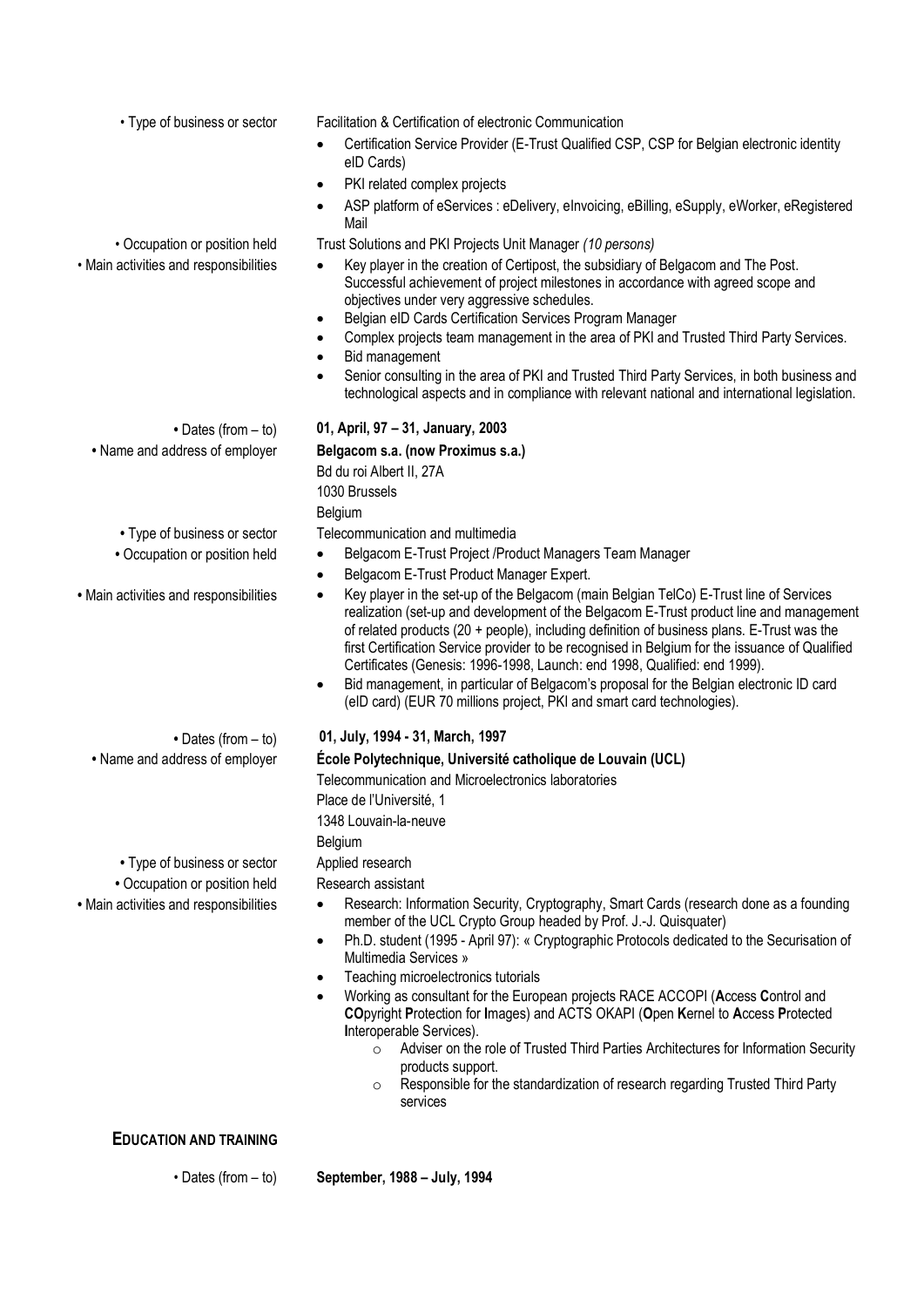| • Name and type of organisation<br>providing education and training                                                                                                                                                                                               | Ecole Polytechnique, Université catholique de Louvain<br>Louvain-la-neuve, Belgium                                                                                                                                                                                                                                                                                                                                                                                                                                                                                                                                                           |
|-------------------------------------------------------------------------------------------------------------------------------------------------------------------------------------------------------------------------------------------------------------------|----------------------------------------------------------------------------------------------------------------------------------------------------------------------------------------------------------------------------------------------------------------------------------------------------------------------------------------------------------------------------------------------------------------------------------------------------------------------------------------------------------------------------------------------------------------------------------------------------------------------------------------------|
| • Principal subjects/occupational<br>skills covered                                                                                                                                                                                                               | Polytechnic cursus. Electronic and telecommunication specialisation.<br>$\bullet$<br>Master Thesis: « Study of gamma radiation effects on a SOI <sup>1</sup> bipolar technology devoted to<br>spatial usage». In collaboration with Alcatell-SDT (now Thales Alenia Space Belgium).<br>Management orientated lectures are included in her personal cursus.<br>September, 1995: Allowed as PhD candidate on « Cryptographic Protocols dedicated to the<br>Securisation of Multimedia Services ». This PhD is carried out at the Microelectronics<br>Laboratory of the University of Louvain under the direction of Professor J.-J. Quisquater |
|                                                                                                                                                                                                                                                                   | Complementary<br>Continued formation for engineers on « Information Security ».<br>TCP / IP, Firewall, security technologies seminars                                                                                                                                                                                                                                                                                                                                                                                                                                                                                                        |
| • Title of qualification awarded                                                                                                                                                                                                                                  | Master in applied science (Ingénieur civil en électricité) ; Microelectronics and<br>Telecommunications orientations, June 1994                                                                                                                                                                                                                                                                                                                                                                                                                                                                                                              |
| • Level in national classification<br>(if appropriate)                                                                                                                                                                                                            | Cum laude                                                                                                                                                                                                                                                                                                                                                                                                                                                                                                                                                                                                                                    |
| <b>PERSONAL SKILLS</b><br><b>AND COMPETENCES</b><br>Acquired in the course of life and career<br>but not necessarily covered by formal<br>certificates and diplomas.                                                                                              |                                                                                                                                                                                                                                                                                                                                                                                                                                                                                                                                                                                                                                              |
| MOTHER TONGUE                                                                                                                                                                                                                                                     | <b>FRENCH</b>                                                                                                                                                                                                                                                                                                                                                                                                                                                                                                                                                                                                                                |
| <b>OTHER LANGUAGES</b>                                                                                                                                                                                                                                            |                                                                                                                                                                                                                                                                                                                                                                                                                                                                                                                                                                                                                                              |
| • Reading skills<br>• Writing skills<br>• Verbal skills                                                                                                                                                                                                           | <b>ENGLISH</b><br>excellent<br>excellent<br>excellent                                                                                                                                                                                                                                                                                                                                                                                                                                                                                                                                                                                        |
| • Reading skills<br>• Writing skills<br>• Verbal skills                                                                                                                                                                                                           | <b>DUTCH</b><br>excellent<br>correct<br>good                                                                                                                                                                                                                                                                                                                                                                                                                                                                                                                                                                                                 |
| <b>SOCIAL SKILLS</b><br>AND COMPETENCES<br>Living and working with other<br>people, in multicultural<br>environments, in positions where<br>communication is important and<br>situations where teamwork is<br>essential (for example culture and<br>sports), etc. | Outstanding communication and presentation skills both written and oral<br>Redaction and presentation of formal project reports to top management<br>Lecturer at European Commission, University, several ISSE and EEMA annual<br>Conferences, European Forum on eSignatures, RSA Security, ENISA and EFPE<br>conferences for the major ones.<br>Fluency to communicate technical messages to a non-technical audience<br>$\bullet$<br>Ability to communicate/negotiate at different levels<br>Proven experience to communicate/negotiate at Executive level and with highly specialised<br>IT staff                                         |

- Strong written and verbal communication skills; excellent listening and presentation skills
- Strong negotiation skills both with external and internal customers/partners

<sup>1</sup> **S**ilicium **O**n **I**nsulator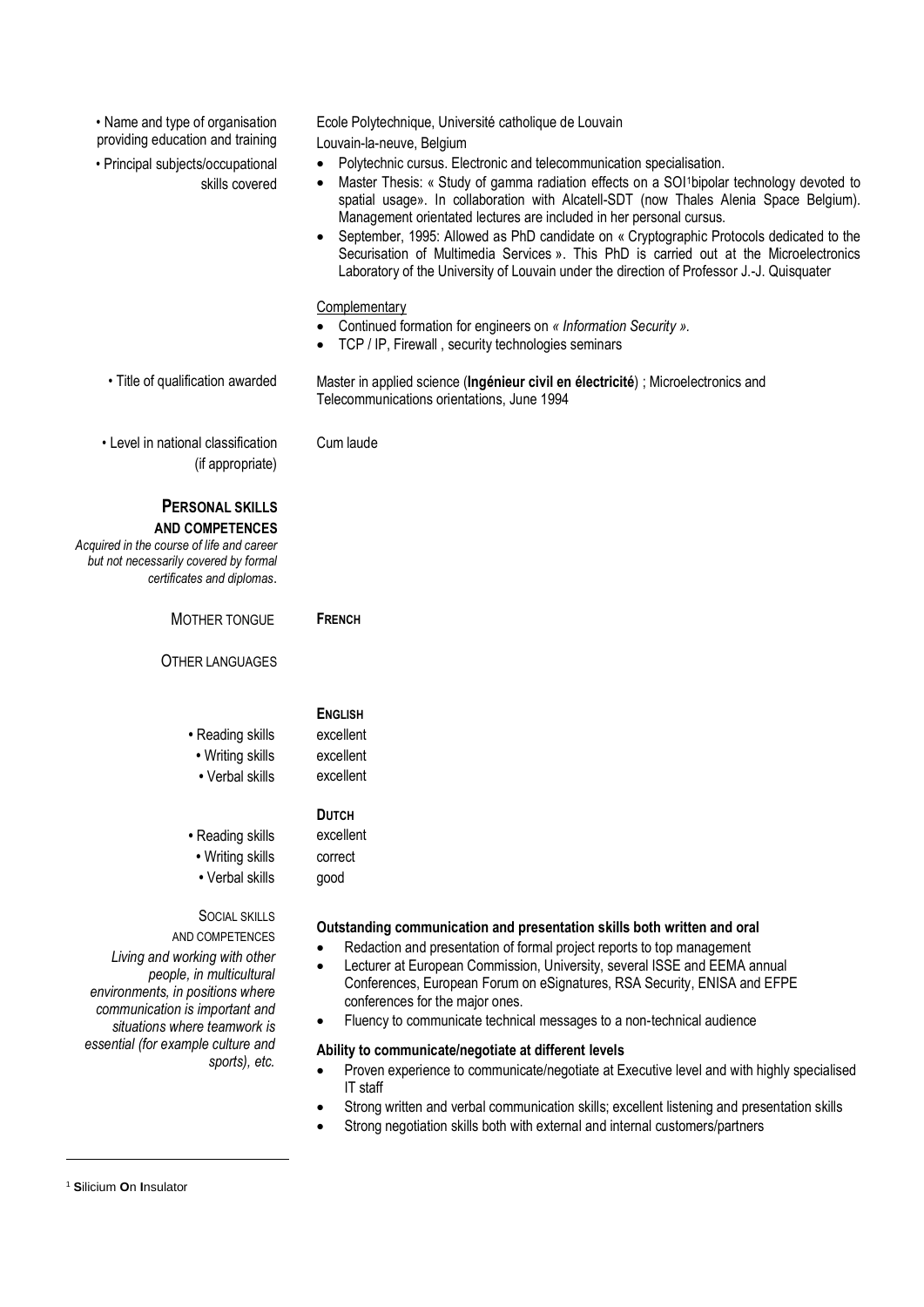## **Effective leadership and team building skills**

- Proven experience in building and leading teams
- Conflict resolution skills and techniques
- Proven experience in providing motivation to project team members
- Ability to motivate people under stress
- Ability to manage a team and to manage highly skilled IT people (a team of post sales project managers or a team of sub-contractors (developers, integrators ). Knowledge of engineering and operations matters.

#### **Problem-solving and comfortable working with detail**

• Strong IT background allowing deep understanding of complex IT issues

### **Excellent analytical skills**

• Capacity to analyse complex environment

The below competences have been acquired in University research position, then in Belgacom, Certipost, while leading in both companies a multidisciplinary and multicultural team of complex project managers and later in SEALED.

#### **Leadership & coordination of people**

- Creation and lead of the Certipost Professional Service team (9 + persons), profit centre specialised in complex project management and e-security consultancy.
- Creation and lead of the Certipost eID Unit (electronic identity card) (4 + persons).
- Senior Project Manager key player accountable for the creation E-Trust line of Services realization (set-up and development of the Belgacom E-Trust product line and management of related products (20+ people), including definition of business plans. E-Trust is namely a Certificate Service provider, first one to be recognised in Belgium for the issuance of Qualified Certificates).
- Key player accountable for the creation of Certipost, the subsidiary of Belgacom and The Belgian Post.
- ETSI STF leader (Trust Services for Signature Validation, Identity Proofing STFs)

#### **Project definition and planning**

- Creation and Implementation of a Project Management Methodology dedicated to complex projects (CertiComPro), (ongoing project controls, risk management, definition of project communication plans, …).
- Solid experience of schedule and budget estimations on IT projects involving state-of-theart technologies and complex task relationships
- Critical path calculation, task prioritisation, etc.
- Experience of people selection (internal and external)

### **IS Audit skills:**

- CISA (Certified Information System Auditor) CISA certification number: 0754011 Date of certification: 03/03/2007.
- CSXF (Cyber Security Certification) certification number: 2016-379078.

#### **Project control**

- Implementation of change management controls, e.g. Change Advisory Boards to manage client expectations
- Definition of escalation procedures in formal environments
- Project tracking and control techniques, e.g. budget follow-up, etc.
- Practical experience of project dashboard communication techniques
- Project management tools, e.g. MS Project
- Process and procedures establishment

### **Management of 3rd party suppliers**

• Experience of managing and negotiating strategic contracts (development outsourcing, quality reviews, etc.)

ORGANISATIONAL SKILLS AND COMPETENCES *Coordination and administration of people, projects and budgets; at* 

*work, in voluntary work (for example culture and sports) and at home, etc.*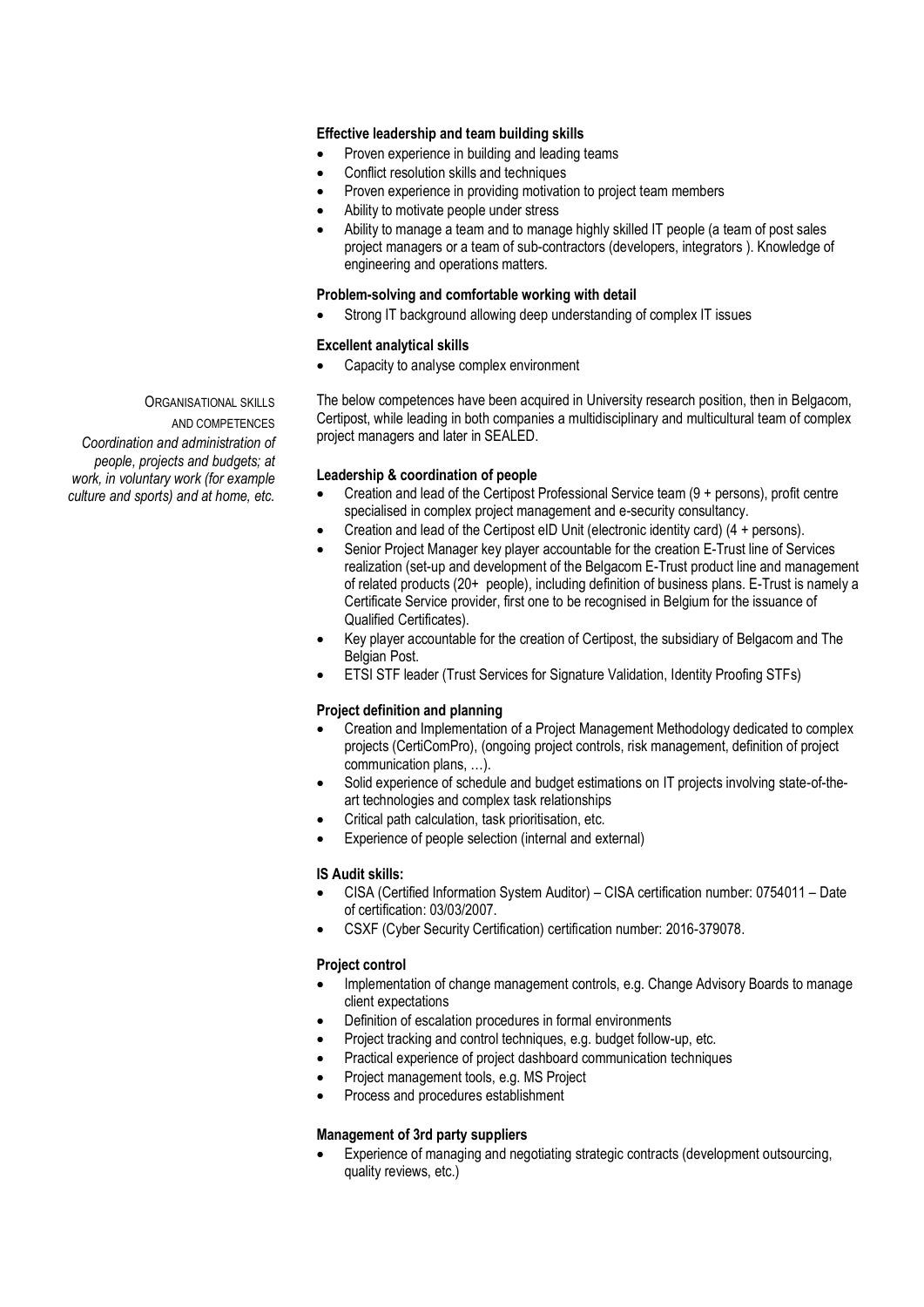Extensive experience of bid management (writing and evaluating IT & Business services proposals)

#### **Active participation to standardisation bodies**

- Active participation to DAVIC<sup>2</sup> (world-wide pre-standardisation body): chairperson of the Security working group.
- **ETSI ESI STFs 524 and 588** Special Task Force leader (Trust Services for Signature Validation STF and Identity Proofing STF)
- **ETSI ESI, the eSignatures technical Committee from ETSI.** Sylvie was a member of both ETSI Specialists Task Forces (STF) STF427-QF1 on *"General Guidance and Requirements on Certificate Service Provider (CSP) conformity assessment"*, ETSI STF427-QF4 on *"Signature Algorithm Maintenance"* and STF438 on *"Guidance on TS 102 042 for CAB Forum Baseline Certificates"*. She is now member of STF 457 (Apr 2013-Dec 2015) working on Electronic Signature Standardisation in Rationalised Framework in the context of European Commission Mandate M/460 and of STF 458 (Apr 2013-Dec 2015) on "Signature Creation and
- Validation and Trusted Service Providers (TSP) supporting eSignatures" • **Editor of EN 319 411-2** *- Policy and security requirements for Trust Service Providers issuing certificates; Part 2: Requirements for trust service providers issuing EU qualified*
- *certificates;* **of TS 119 441 -** *Policy and security requirements for Trust Service TSP providing signature validation services.*
- **Co-editor of ETSI EN 319 401, EN 319-411-1, TS 119 101, TS 119 300**
- **CEN: editor** of *CEN TR\_419040 and \_419030 –Rationalised structure for electronic signature standardization — Guidelines for citizens, and — Guidelines for PMEs.*

### **Other organisational skills**

- Result driven and quality minded
- Ability to manage very complex situations at high level
- Able to think abstract and translate the abstract matter to concrete
- **Combination of a highly requesting job with a family life with three children**

#### REFERENCES **Major projects references**

- **ENISA, the European Union Agency for Network and Information Security (2016 - …)** supporting activities in the area of electronic identification and trust services, in the framework of the setup of the European Regulation on trust services, e.g. assessment of standards eligible to be listed in implementing acts.
- **Governments (EU, Africa, Middle East) (2005- …):** setting-up of national PKI (for issuing a.o. citizens and foreigners identity cards and passports).
- **Governments (EU, Africa, Middle East) (2005- …):** setting-up of governance models and supervision schemes for the TSPs.
- **European Commission (DG CONNECT and DIGIT) (2019 - …):** expert for the EBSI project, the European Blockchain Service infrastructure, responsible for the trust framework definition.
- **ETSI: active expert in eSignature & trust services standardization** in particular in the context of the execution of Mandate M460 (expert of ETSI STF 427-QF1 on *"General Guidance and Requirements on Certificate Service Provider (CSP) conformity assessment"* and ETSI STF 427-QF4 on *"Signature Algorithm Maintenance"*, their successor; STF 458, STF leader of STF 524 on signature validation) and STF leader of STF 588 on Identity Proofing.
- **Major bank (2015 - …):** assessment of the legal value of diverse electronic signature tools. SEALED analyzes the solutions and the requirements for successfully pass the audit against European Regulation on trust services.
- **ADOBE (2016-2017):** consulting in the framework of the AATL program revision
- **Chamber of Commerce offering PKI services (EU member state) (2016- 2018):**  Consulting. SEALED is supporting the organization to up-date its PKI in the view to successfully pass the audit against in the framework of the new European Regulation on

<sup>2</sup> **D**igital **A**udio **VI**sual **C**ouncil, successor of MPEG council.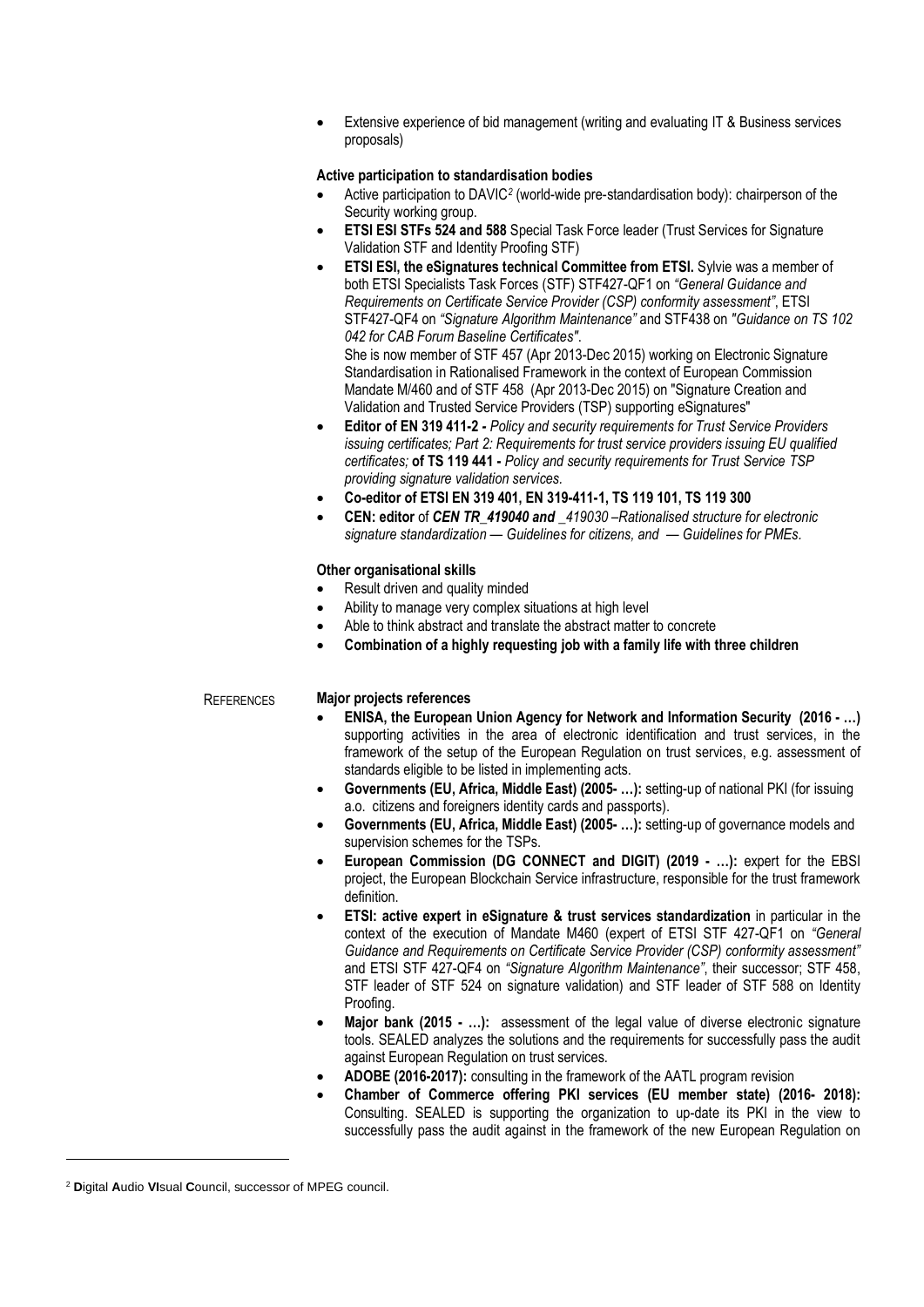trust services.

- **General Council of Europe (2014-2017):** as subcontractor of STERIA (main contractor), SEALED collaborated to the set-up of the General Council of Europe PKI, in particular SEALED works on the design of the CAs key ceremonies and on the CPs and CPS documents establishment.
- **Belgian French and German speaking lawyers'bars (2014-2017):** support to the selection of an adequate professional signing and authenticating card for the lawyers.
- **A major assurance company (2015 - 2016):** support to the selection of a solution for dematerialization of certain workflows requiring the qualified co-signatures of broker and customer.
- **European Commission (DG CONNECT) -** Study to support implementation of a Pan-European framework on electronic identification and trust services for electronic transactions in the internal market (SMART 2012/0001) **(Jan. 2013 - Dec. 2015)**. Together with its partners (time.lex, PwC, Studio Notarile Genghini, Security4Biz, Nick Pope and DLA Piper, main contractor), SEALED is collaborating to a study financed by the European Commission, aiming to
	- o Monitor the take-up of electronic identification and trust services in Europe including e-signatures.
	- o Provide legal and technical input (including standardisation) to devise the foreseen secondary legislation of the Commission proposal for the Regulation EU n°910 / 2014 on electronic identification and trust services for electronic transactions in the internal market.
	- oPropose a communication and awareness raising activities to promote the uptake of trust services in EU. More information on : [http://ias-project.eu.](http://ias-project.eu/)
- **European Commission (DG MARKT) - Study MARKT/2011/057 (2012 - 2013) and MARKT/2012/087 (2013-2014).** Together with its partners (Universitat Politècnica de Catalunya - UPC, Barcelona, Spain and 3xA Security AB, Sweden), SEALED is collaborating with regards to the analysis of Trusted Lists (as defined by Commission Decision 2009/767/EC amended by CD 2010/425/EU and by CD 2013/662/EU) and to the monitoring of the developments and enhancements of the Trusted List Manager software (see [http://joinup.ec.europa.eu/software/tlmanager/home\)](http://joinup.ec.europa.eu/software/tlmanager/home) and the SD-DSS signature creation and verification software (see [https://joinup.ec.europa.eu/software/sd-dss/home\)](https://joinup.ec.europa.eu/software/sd-dss/home) both funded by the EC.
- **A Middle East Government with regards to the set of a CSPs Licensing Scheme for the licensing of certification service providers issuing digital certificates and providing time-stamping services (May 2012 - March 2013)**. Together with its local partner (main contractor), SEALED is collaborating to the set-up of a national Licensing Scheme for the licensing of certification service providers issuing digital certificates and providing time-stamping services.
- **Flemish government (2015- …)**: support to the design of the electronic signature solutions (creation, validation and preservation).
- **European Commission (DG INFSO) - "Study on an electronic identification, authentication and signature policy (IAS)" (May 2011 - Nov. 2012)**. Together with its partners (time.lex, PwC, Studio Notarile Genghini, and DLA Piper, main contractor), SEALED collaborated to a study, financed by the European Commission, aiming to study the feasibility of a comprehensive EU legal framework for identification-related electronic credentials required to secure electronic transactions (including ancillary services). The work was undertaken in the form of four tasks with several accompanying deliverables, which may serve as building blocks for future EU legislation. More info o[n](http://iasproject.eu/home.html) [http://iasproject.eu/home.html.](http://iasproject.eu/home.html)
- **European Commission (DG MARKT) - Study MARKT/2011/047/E** conducted by SEALED and its study partners (Universitat Politècnica de Catalunya - UPC, Barcelona, Spain and 3xA Security AB, Sweden and ETSI, France) with regards to the analysis of Trusted Lists (as defined by Commission Decision 2009/767/EC amended by CD 2010/425/EU). This study aimed to provide the European Commission with assistance in:
	- o Task 1. Analysing Member States Trusted List (TL). This task consisted in a semantic analysis of existing Member States implementations of TL's and identifying compliance with Decision CD 2009/767/EC amended by CD 2010/425/EU with regards to the content of the TL entries and in particular the topology of the supervised or accredited certification services (e.g. identification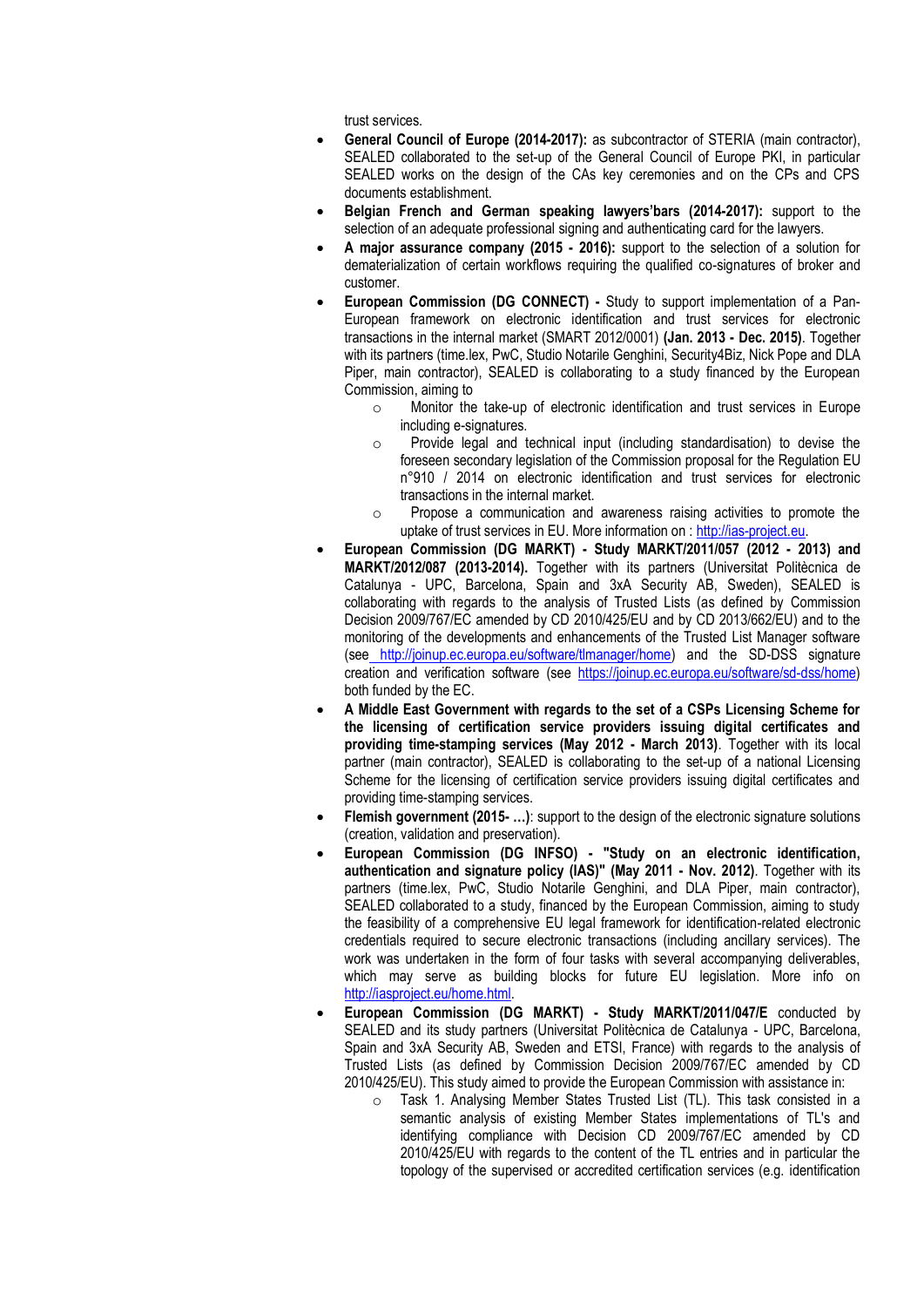of the correct Sdi(s) to be listed – root or direct issuing service, required extension values for compensating lack of information of certificates, need for listing CRL/OCSP associated services, etc.) and identifying errors that inter alia lead to difficulties of using these lists for cross-border signature validation.

- o Task 2. Collecting and assessing Certification Authorities/Qualified Certificates topologies and sampling certificates.
- **European Commission (DG INFSO)** through the **Cross-Border Interoperability of eSignatures (CROBIES) study – August 2008-June 2010: SEALED**, together with Siemens and time.lex, performed for the European Commission a study analysing the actions necessary to a truly interoperable cross-border use of Qualified Electronic Signatures. The objective of the project was to analyse the requirements in terms of cross border use of electronic signatures to establish a general strategy based on common requirements aiming at cross border interoperability of qualified electronic signatures and advanced electronic signature based on qualified certificates. This study was based on and take into account the relevant provisions of Directive 1999/93/EC of 13 December 1999 on a Community framework for electronic signatures and their national implementation as well as the standardisation work based on the Directive.

On the basis of the existing work and studies, the Study provided for each of the defined work packages (supervision/accreditation status list of Qualified Certification Service Providers established in EU Member States, Advanced Electronic Signature reference format(s), Qualified Certificate Profile, SSCD profile, Supervision scheme common minimum requirements), an assessment of the existing situation, the common target and an implementation plan to achieve the target.

The results of the Study shall be taken into account as input for the Mandate M460 from the EC to the European Standardisation Organisations CEN, CENELEC and ETSI in the field of Information and Communication Technologies applied to electronic signatures, 7 January 2010.

The study contributed significantly to the technical specifications and annex of Commission Decision 2009/767/EC of 16 October 2009 setting out measures facilitating the use of procedures by electronic means through the 'points of single contact' under Directive 2006/123/EC of the European Parliament and of the Council on services in the internal market. OJ L 299 of 14.11.2009, p. 18 and to Commission Decision 2010/425/EU amending Commission Decision 2009/767/EC. These Decisions establish namely the mutual recognition of Advanced electronic signatures based on Qualified Certificates (AdES<sub>QC</sub>) and Qualified electronic signatures (QES) as well as the provisions for Member States' Trusted Lists. For more information:

[http://ec.europa.eu/information\\_society/policy/esignature/crobies\\_study/index\\_en.ht](http://ec.europa.eu/information_society/policy/esignature/crobies_study/index_en.htm) [m](http://ec.europa.eu/information_society/policy/esignature/crobies_study/index_en.htm)

- **European Commission (DIGIT) regarding the set-up of an Electronic Signature Services Infrastructure (ESSI) (ongoing***).* Consulting activity for the Directorate Informatics (DIGIT) regarding the *collection of the common requirements* regarding the use of electronic signatures within the European Commission in its move towards eCommission, the *definition of the ESSI conceptual framework* on both aspects of PKI certification and related services and on the required centralized eSignature creation and validation services, the *establishment of the detailed specifications for the ESSI Platform* and *advices for the eProcurement process and refinement of the specifications***.**
- eSignatures **experts** in the context of the **EU-CHINA Information Society Project (2008- 2009)** with the aim to provide advices on successful and interoperable eSignature implementation models.
- **Co-author of the book "Best Practice for Applications using the [Belgian] electronic Identity Card (eID)" (2008)**: Key player in the set-up of the DIS (Digital Identity Standards) initiative around the Belgian eID card, aiming to help organisations to develop trustworthy eID applications and aiming to issue a best practices standard for these purposes in association with Deloitte, Ernst & Young, Integri, Protiviti, time.lex and Microsoft.
- **European Commission Study on Standardisation Aspects of electronic Signatures (2007):** Consulting for the DG INFSO. Based on the effective use of eSignatures and related EU standards, this study analysed the "legal requirements / standardisation" model proposed by the Directive and provided the information and assessment needed for a possible review of the needs for standardisation in this context and to design new standardisation tasks that will serve in future to establishing trust in e-transactions/e-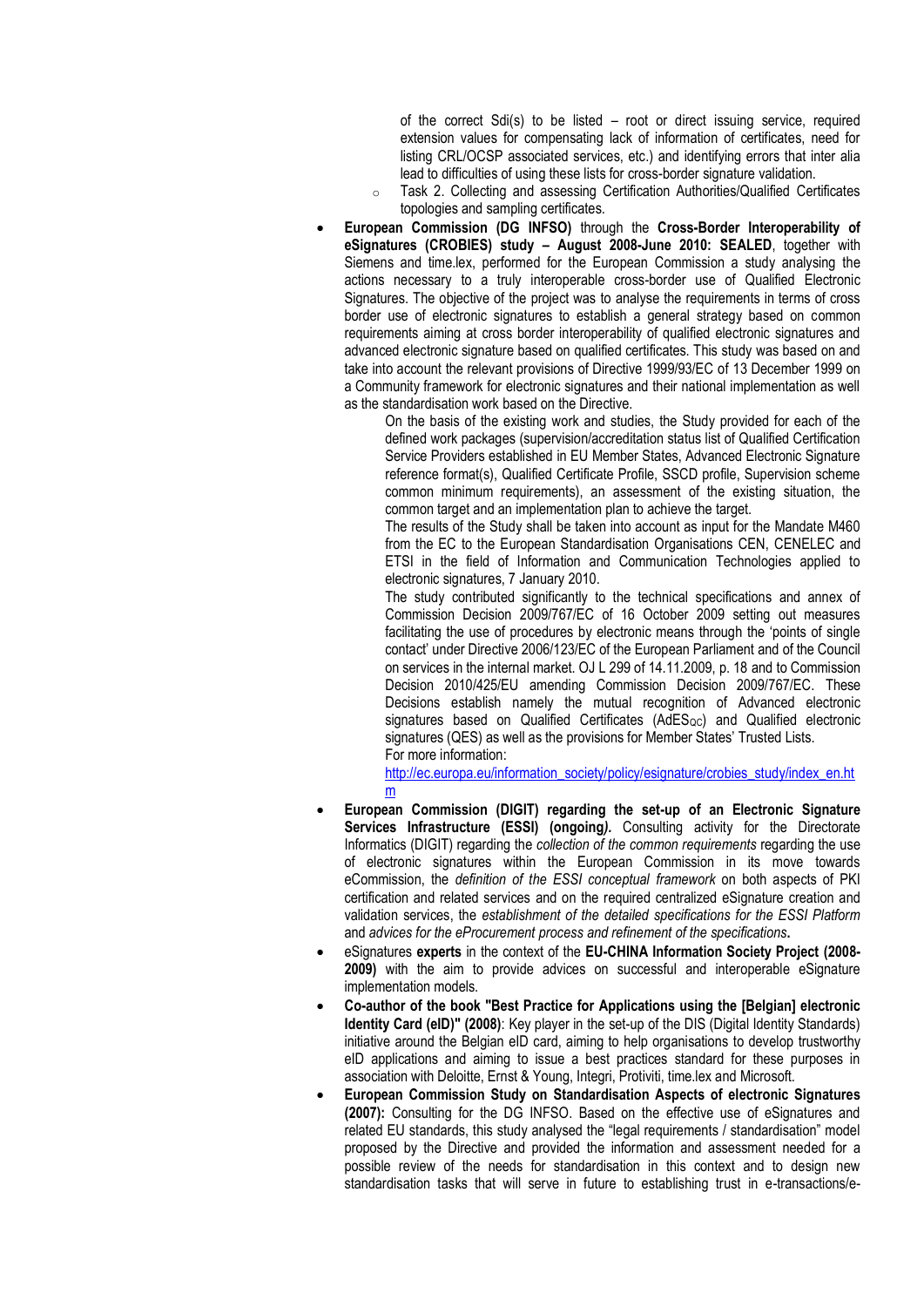services. Recommendations have been made in terms of legal, standardization and marketing tasks, as well as quick-wins for the effective mutual recognition of Qualified Electronic Signatures.

[\(http://ec.europa.eu/information\\_society/eeurope/i2010/esignature/index\\_en.htm#Standardi](http://ec.europa.eu/information_society/eeurope/i2010/esignature/index_en.htm#Standardisation_aspects) [sation\\_aspects\)](http://ec.europa.eu/information_society/eeurope/i2010/esignature/index_en.htm#Standardisation_aspects).

- **European Commission Study on User identification and authentication methods in epayments (2007):** Consulting for the DG MARKT in order to provide a study on a User identification and authentication methods in e-payments. In particular, the market evolution and new perspectives around such techniques, is at the heart of the study.
- **European governmental institutions (two countries) (2005-ongoing***):* Consulting in the context of the writing and issuing of RFPs related to the provision of PKI-based certification services in the support of electronic identity cards and ICAO compliant Machine Readable Travel Documents (MRTDs).
- **International organisation in the energy sector (EU):** contribution as a sub-contractor to the pre-study of the PKI framework for this organisation and in particular to the Certification Practice Statements principles and to the establishment of directives related to the usage of the PKI services, and in particular, the use of electronic signatures and the associated supporting trusted services.
- **Ministerie van Vlaamse Gemeenschap (BE)***:* contribution to the establishment of directives related to the usage of the PKI services within the Ministerie van Vlaamse Gemeenschap and in particular the use of electronic signatures and the associated supporting trusted services.
- **Belgian Federation of Notaries:** audit of compliance of the notaries' signature application with the Belgian law on electronic signature (transposition of the 1999 Directive on electronic signature).

## **Before the creation of SEALED:**

- **Belgian electronic identity card (eID)**
- Bid management, Project Manager and Senior PKI consultant for the FedPKI project (Belgian Federal PKI study);
- Program manager for the set-up of the **Belgian electronic Identity (eID) cards PKIs**. Successful achievement of project milestones in accordance with agreed scope and objectives under very aggressive schedules. Budget : 16 Mio€
- **Brussels Order of French Lawyers, Belgian National & European Commission** For all these prestigious customers, E-Trust provided customised Certification Services allowing them to benefit from dedicated certificate profiles, and customised issuing procedures in which they can take an active part as Registration Authority.
- **e-Government solutions** Establishment of Certipost E-Trust as an authorised supplier of (qualified) digital signatures allowing owners to access to Belgian Federal Service Finance and National Social Security e-government applications requiring implementation of digital signatures (such as Dimona, DMFA, Intervat, FinProf, NCTS, etc.).

## • **Carenet network – Healthcare (Belgium)**

In the healthcare sector, E-Trust were at the origin of the provision of the secure communication software for the Carenet network underlying all automated electronic communications between Belgian hospitals and Belgian Insurance Organisations.

### • **LuxTrust (Luxembourg government and banks)**

Senior consultant, main contributor to the study aiming to identify the possibilities to create, in the Grand-Duchy of Luxembourg, a certification services centre that complies with the specific needs of both public and private sectors related to the e-identity provisioning, securing of information exchanges, electronic commerce and electronic signature.

- **Dematerialisation** In this area, Sylvie has driven the complete realisation of the eBidding platform together with EBP and Belgacom.
- *European Commission IDA-2001 PKI II (Framework contract ENTR/01/032-IDA-2001/PKI II)* 
	- o *Certification Service Provision for Administrative Networks:*  The scope of the project was to provide certification services for Close User Groups within the European Commission Administrative Networks, mainly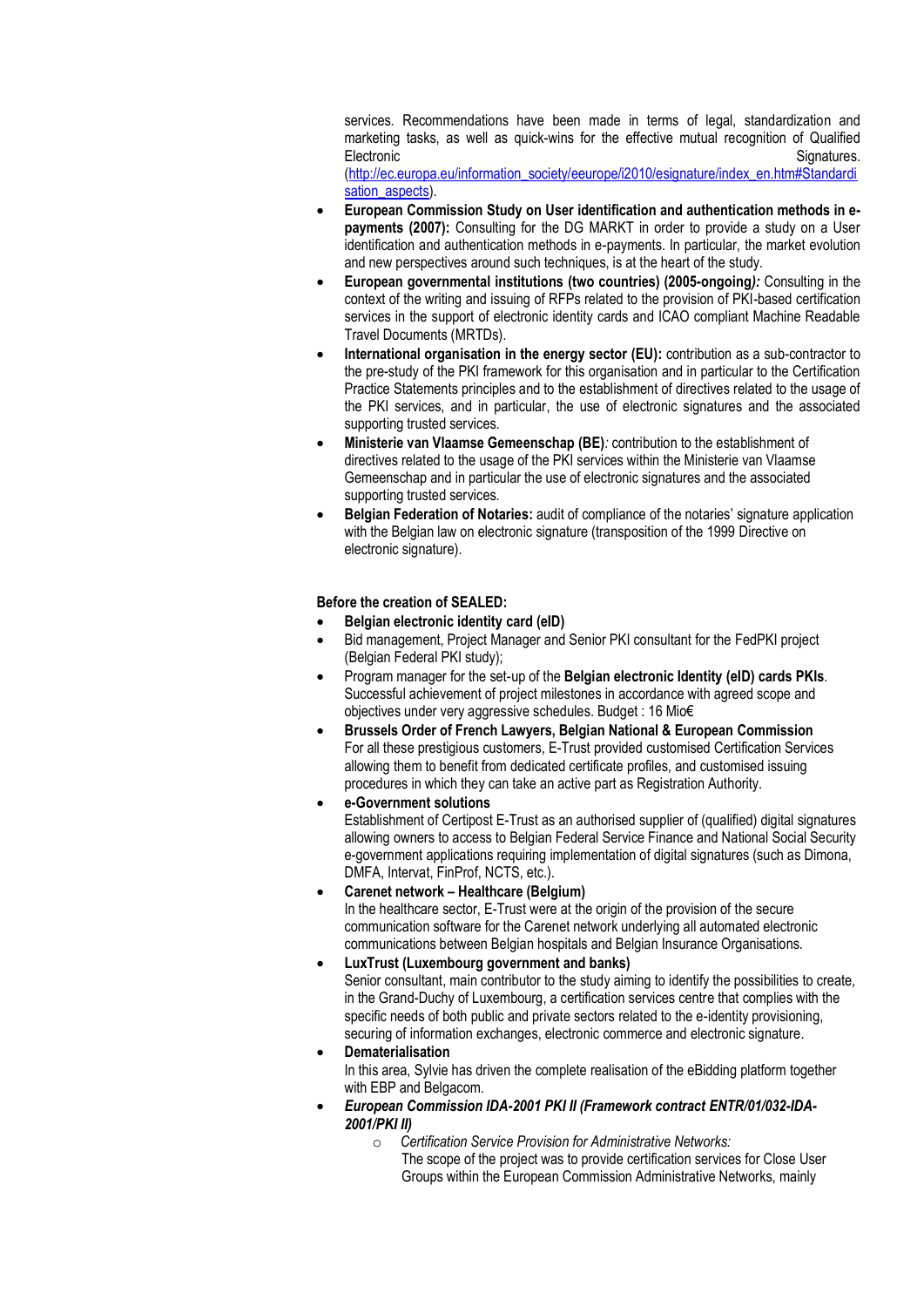supporting the secure exchange of e-mails, and as a generic service within the IDA programme.

o *European Commission IDA Bridge Gateway CA Pilot:*

The scope of the "European IDA Bridge/Gateway CA", under the IDA II program, is to supporting the interoperability within the electronic communications between the different European DGs and Member State Administrations. As within the European Administrations, different PKI hierarchies exist, the aim of the European IDA Bridge/Gateway CA is more specifically to ensure that these different PKI hierarchies get interoperable with each other, as well on legal, procedural and technical levels.

The chosen method to obtain this interoperability under the European IDA Bridge/Gateway CA is the usage of so-called "Trust Service Provider Lists" (TSL) according to the ETSI TS 102 231 framework.

Olivier was main contributor to the writing of the Policy scheme and managerial structure of the proposed Bridge Gateway CA scheme, as well as the author of most of the recommendations.

- **European project RACE ACCOPI** *(Access Control and COpyright Protection for Images:*  consultant
- **European project ACTS OKAPI** *(Open Kernel to Access Protected Interoperable Services):* Adviser on the role of Trusted Third Parties Architectures for Information Security products support
	- o *Active participation to DAVIC<sup>3</sup> (world-wide pre-standardisation body):* chairperson of the Security working group.

TECHNICAL SKILLS AND COMPETENCES *With computers, specific kinds of equipment, machinery, etc.*

**Certified Information System Auditor (CISA) :** CISA certification number: 0754011 – Date of certification: 03/03/2007.

**CSXF (Cybersecurity Fundamentals):** certification number: 2016-379078

### **Practical expertise of IT security technologies, techniques and legal frameworks**

- More than twenty (25+) years of strong expertise in ICT and e-security technologies & technical aspects, including all related domains such as telecommunications, IT technology and Internet, **especially PKI based & cryptography.**
	- o Public Key Infrastructures (PKIs), cryptography, PKCS standards, S/MIME
	- messaging, smart cards technologies, CryptoAPI, Hardware Security Module
	- $\circ$  Legal implications of digital signature (Qualified signatures, Qualified certificates, QSCD, etc.) and cryptography
- 15+ years of practical experience in the field of consulting services in ICT security for eGovernment applications
- **Qualified Electronic Signature and trust services Implementation Controls and preaudits**: in particular the implementation of qualified trust according to the eIDAS Regulation and the ETSI standards.

#### **Solid understanding of current e-business technologies**

PKI, SSL, TSL, LDAP, OCSP, Smart Cards, blockchain, identity proofing, TCP/IP, etc.

#### **Other competences**

- Excellent synthesis skills: ability to explain complex matters in an easy and understandable manner and to write it as answer to RFPs
- Excellent and in-depth understanding of technical evolution.
- Practical experience in the study and analysis of legislation related to ICT security at European level, in the context of implementing related business related services (certification services, timestamping services, electronic registered mail services, e-Procurement & e-Tendering services):
	- o Regulation EU n°910 / 2014 on electronic identification and trust services for electronic transactions in the internal market

<sup>3</sup> **D**igital **A**udio **VI**sual **C**ouncil, successor of MPEG council.